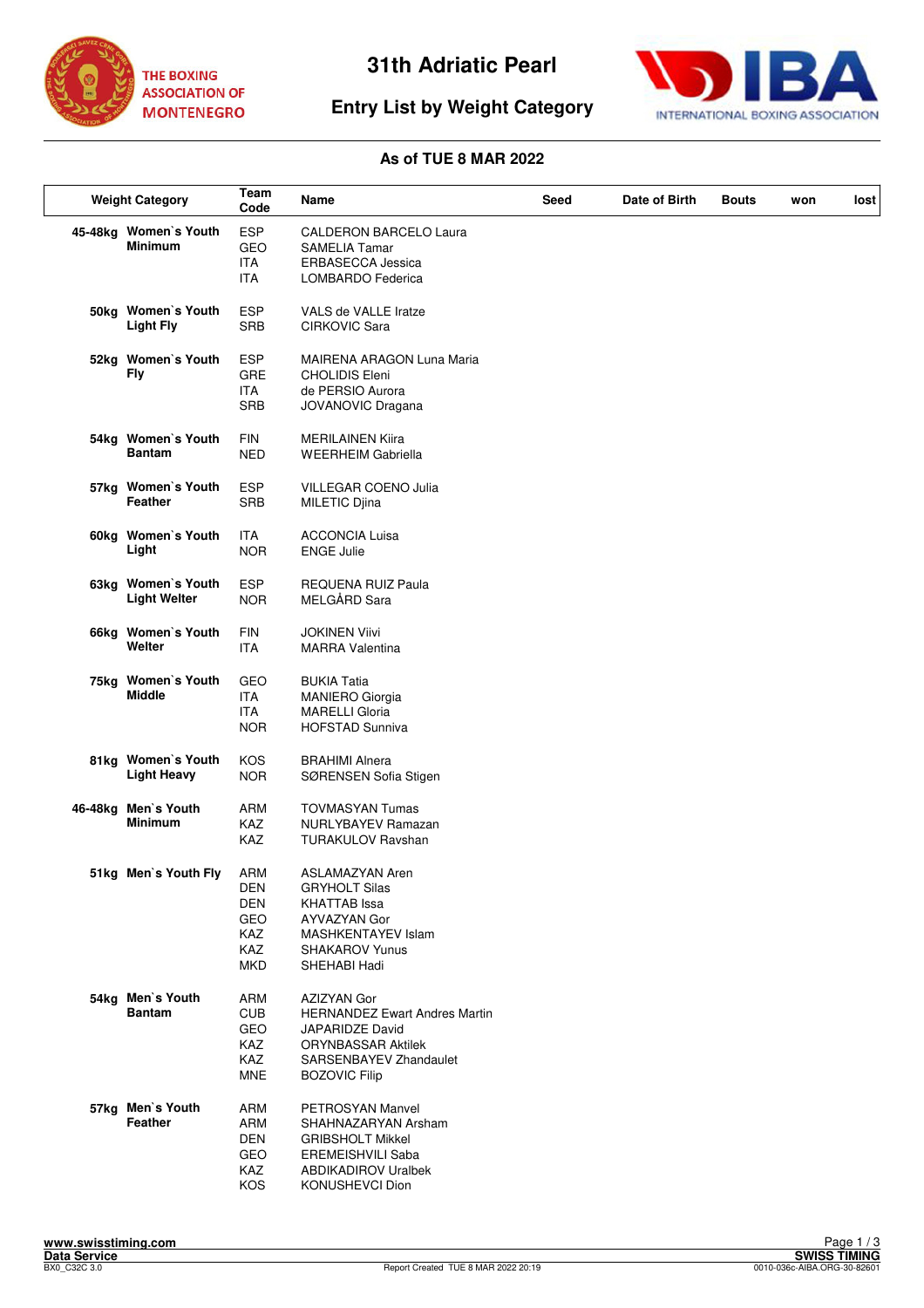



# **Entry List by Weight Category**

### **As of TUE 8 MAR 2022**

| <b>Weight Category</b> |                             | Team<br>Code      | Name                                    | Seed | Date of Birth | <b>Bouts</b> | won | lost |
|------------------------|-----------------------------|-------------------|-----------------------------------------|------|---------------|--------------|-----|------|
|                        | 57kg Men's Youth<br>Feather | MKD<br><b>SRB</b> | <b>LIMA Leonard</b><br>DJUKANOVIC Darko |      |               |              |     |      |
|                        | 60kg Men's Youth            | ARM               | <b>ISRAYELYAN Erik</b>                  |      |               |              |     |      |
|                        | Light                       | <b>ARM</b>        | SHAHVERDYAN Sargis                      |      |               |              |     |      |
|                        |                             | CRO               | <b>GREGURIC Ante</b>                    |      |               |              |     |      |
|                        |                             | GEO               | GORDULAVA Gocha                         |      |               |              |     |      |
|                        |                             | KAZ               | PAIZILLAKHANOV Sardorkhon               |      |               |              |     |      |
|                        |                             | KOS               | <b>BERISHA Planet</b>                   |      |               |              |     |      |
|                        |                             | <b>MKD</b>        | <b>ALIU Enes</b>                        |      |               |              |     |      |
|                        |                             | <b>SRB</b>        | <b>DZIDA Filip</b>                      |      |               |              |     |      |
|                        | 63.5kg Men's Youth Lite     | ARM               | <b>MKRTCHYAN Artur</b>                  |      |               |              |     |      |
|                        | Welter                      | <b>FIN</b>        | <b>SUHONEN Johannes</b>                 |      |               |              |     |      |
|                        |                             | GRE               | <b>KOSTOUROS Panagiotis</b>             |      |               |              |     |      |
|                        |                             | KAZ               | YERMEK Yerassyl                         |      |               |              |     |      |
|                        |                             | KAZ               | <b>KAZBEK Tair</b>                      |      |               |              |     |      |
|                        |                             | <b>SRB</b>        | <b>CINGELIC Uros</b>                    |      |               |              |     |      |
|                        |                             | <b>UKR</b>        | SAPIZHAK Oleh                           |      |               |              |     |      |
|                        | 67kg Men's Youth            | ALB               | ALLUCA Jemin                            |      |               |              |     |      |
|                        | Welter                      | <b>ARM</b>        | <b>HAKOBYAN Ares</b>                    |      |               |              |     |      |
|                        |                             | <b>CUB</b>        | <b>MENA Jorge Daniel Forcades</b>       |      |               |              |     |      |
|                        |                             | <b>DEN</b>        | <b>BAUER Lukas</b>                      |      |               |              |     |      |
|                        |                             | GEO               | NAMAZOV Mehman                          |      |               |              |     |      |
|                        |                             | KAZ               | <b>SHAKHAR Ruslan</b>                   |      |               |              |     |      |
|                        |                             | KAZ               | <b>SMAN Abylay</b>                      |      |               |              |     |      |
|                        |                             | <b>SRB</b>        | <b>VELJOVIC Uros</b>                    |      |               |              |     |      |
|                        | 71kg Men's Youth            | <b>ARM</b>        | <b>ANTANOSYAN Garik</b>                 |      |               |              |     |      |
|                        | <b>Light Middle</b>         | ARM               | SARGSYAN Haiko                          |      |               |              |     |      |
|                        |                             | <b>DEN</b>        | <b>HOVELING Victor</b>                  |      |               |              |     |      |
|                        |                             | GEO               | <b>TODUA Givi</b>                       |      |               |              |     |      |
|                        |                             | GRE               | <b>KARAITIS Christos</b>                |      |               |              |     |      |
|                        |                             | KAZ               | <b>TELEUBEK Arnur</b>                   |      |               |              |     |      |
|                        |                             | KAZ               | <b>BAZAR Sagyndyk</b>                   |      |               |              |     |      |
|                        |                             | KAZ               | <b>KARSAKOV Merey</b>                   |      |               |              |     |      |
|                        |                             | <b>MNE</b>        | <b>MARINOVIC Vito</b>                   |      |               |              |     |      |
|                        |                             | <b>SLO</b>        | <b>RASIC Luka</b>                       |      |               |              |     |      |
|                        | 75kg Men's Youth            | <b>ARM</b>        | <b>SARGSYAN Taron</b>                   |      |               |              |     |      |
|                        | <b>Middle</b>               | CRO               | <b>DEBANIC Gabriel</b>                  |      |               |              |     |      |
|                        |                             | <b>CUB</b>        | AREA Kristhijan Barreras                |      |               |              |     |      |
|                        |                             | GEO               | <b>KVINIKADZE Saba</b>                  |      |               |              |     |      |
|                        |                             | KAZ               | NIGMETOV Azamat                         |      |               |              |     |      |
|                        |                             | KAZ               | SHAIKYBEKOV Dikhan                      |      |               |              |     |      |
|                        |                             | <b>KAZ</b>        | SEITENOV Batyrkhan                      |      |               |              |     |      |
|                        |                             | <b>NOR</b>        | ARSAEV Adam                             |      |               |              |     |      |
|                        |                             | <b>SRB</b>        | SIMIC Rastko                            |      |               |              |     |      |
|                        | 80kg Men's Youth            | ARM               | <b>ADAMYAN Hamlet</b>                   |      |               |              |     |      |
|                        | <b>Light Heavy</b>          | <b>CUB</b>        | VALIENTE Luis Frank Reynoso             |      |               |              |     |      |
|                        |                             | GRE               | <b>TSAMALIDIS Michail</b>               |      |               |              |     |      |
|                        |                             | KAZ               | <b>YERKIN Serzhan</b>                   |      |               |              |     |      |
|                        |                             | <b>NOR</b>        | DAHL Dennis Bøe                         |      |               |              |     |      |
|                        |                             | <b>SRB</b>        | PIZURICA Marko                          |      |               |              |     |      |
|                        | 86kg Men's Youth            | ARM               | ALEKSANYAN Aghvan                       |      |               |              |     |      |
|                        | <b>Cruiser</b>              | <b>CUB</b>        | <b>NOA Ronny Alvares</b>                |      |               |              |     |      |
|                        |                             | GEO               | DEKANOZISHVILI Giorgi                   |      |               |              |     |      |
|                        |                             | KAZ               | <b>BAUYRZHAN Nurasyl</b>                |      |               |              |     |      |